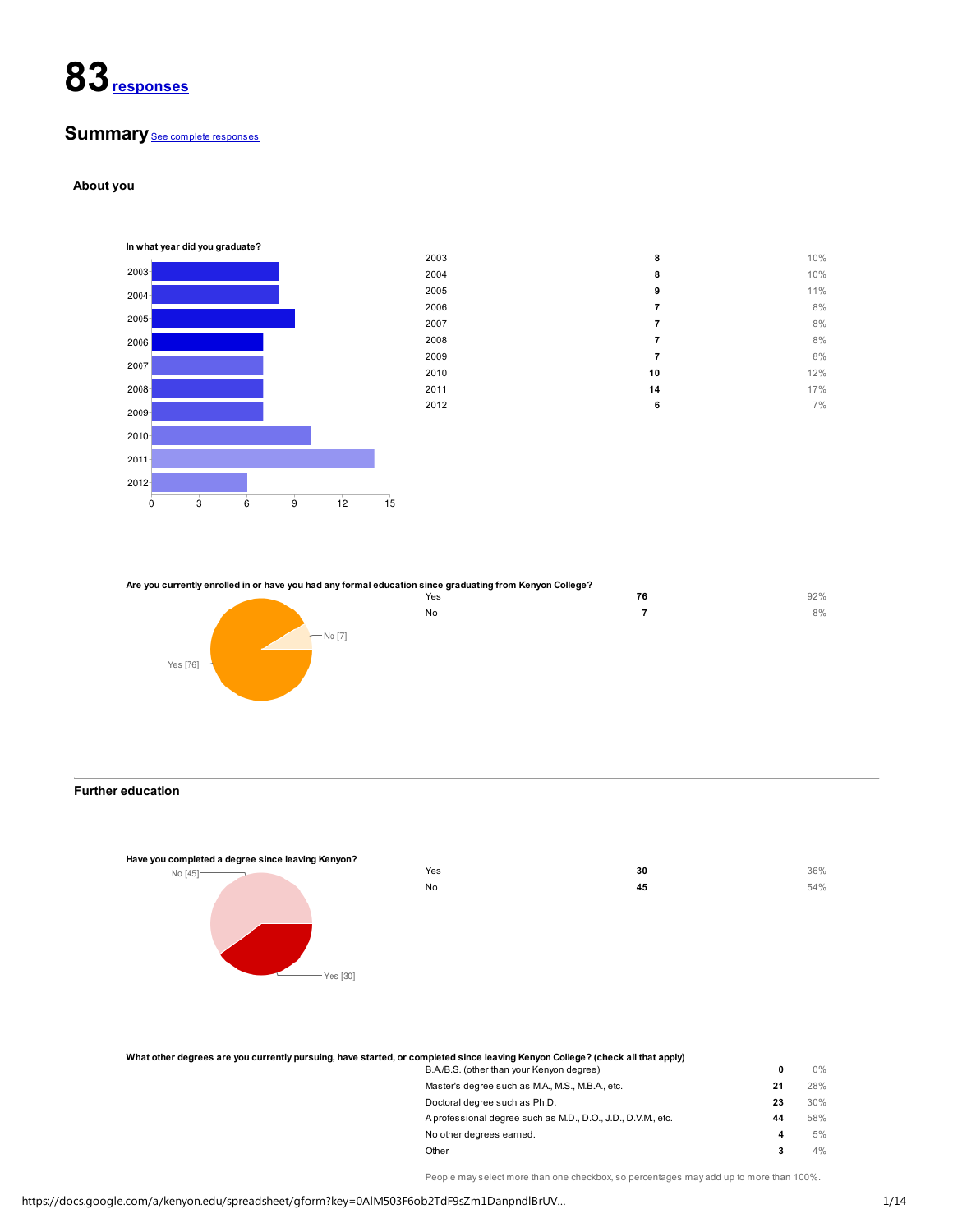

#### Please list the name(s) and approximate enrollment dates of the program(s) and school(s) you are attending or have attended:

## Experience

## Please indicate which of the following best describes your primary activity approximately three months after your Kenyon graduation. (check all that apply)



| Academic (teaching)                                                                               | 6  | 7%  |  |
|---------------------------------------------------------------------------------------------------|----|-----|--|
| Academic (research, non-teaching)                                                                 | 24 | 29% |  |
| Medicine (e.g. physician, physician's assistant, dentist, nurse, veterinarian, etc.)              | 12 | 14% |  |
| Health-related (e.g. pharmacist, dietetics, physical therapy, etc.)                               | 5  | 6%  |  |
| Industry (e.g. research and development, quality assurance, pharmaceuticals, environmental, etc.) | 3  | 4%  |  |
| Business (e.g. sales, information technology, marketing, etc.)                                    | 2  | 2%  |  |
| Graduate or professional school                                                                   | 32 | 39% |  |
| Other                                                                                             | 13 | 16% |  |
|                                                                                                   |    |     |  |

People may select more than one checkbox, so percentages may add up to more than 100%.

Is your current primary activity in the fields of biochemistry or molecular biology or a related<br>Yes



| ular biology or a related field? |    |     |
|----------------------------------|----|-----|
| Yes                              | 55 | 66% |
| No                               | 28 | 34% |
|                                  |    |     |
|                                  |    |     |

## Please indicate which of the following best describes your current primary activity. (check all that apply)



| Academic (teaching)                                                                               | $\overline{\mathbf{c}}$ | 2%    |
|---------------------------------------------------------------------------------------------------|-------------------------|-------|
| Academic (research, non-teaching)                                                                 | 15                      | 18%   |
| Medicine (e.g. physician, physician's assistant, dentist, nurse, veterinarian, etc.)              | 32                      | 39%   |
| Health-related (e.g. pharmacist, dietetics, physical therapy, etc.)                               |                         | $1\%$ |
| Industry (e.g. research and development, quality assurance, pharmaceuticals, environmental, etc.) | 4                       | 5%    |
| Business (e.g. sales, information technology, marketing, etc.)                                    | 3                       | 4%    |
| Graduate or professional school                                                                   | 33                      | 40%   |
| Other                                                                                             | 8                       | 10%   |

People may select more than one checkbox, so percentages may add up to more than 100%.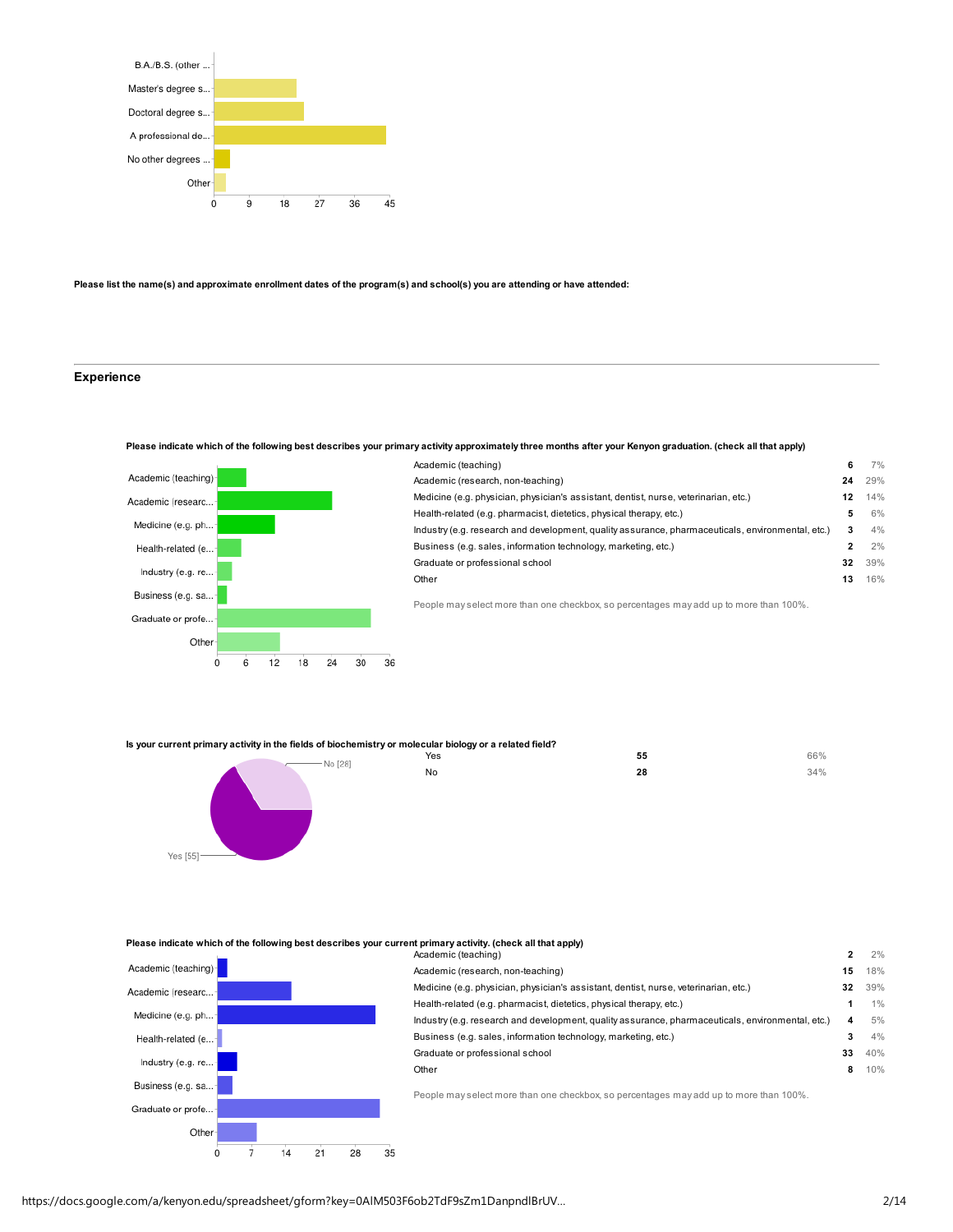## Perceptions

Compared to your present peers, what advantages do or did you experience as a result of your Kenyon BMB education?

Compared to your present peers, what limitations do or did you experience as a result of your Kenyon BMB education?



# Course Work

As part of the review, we would like to assess the course structure of the major. Below is a partial list of courses currently required for BMB majors. Please focus your responses on the content of the courses (i.e. scientific knowledge, lab techniques, data analysis, etc.).

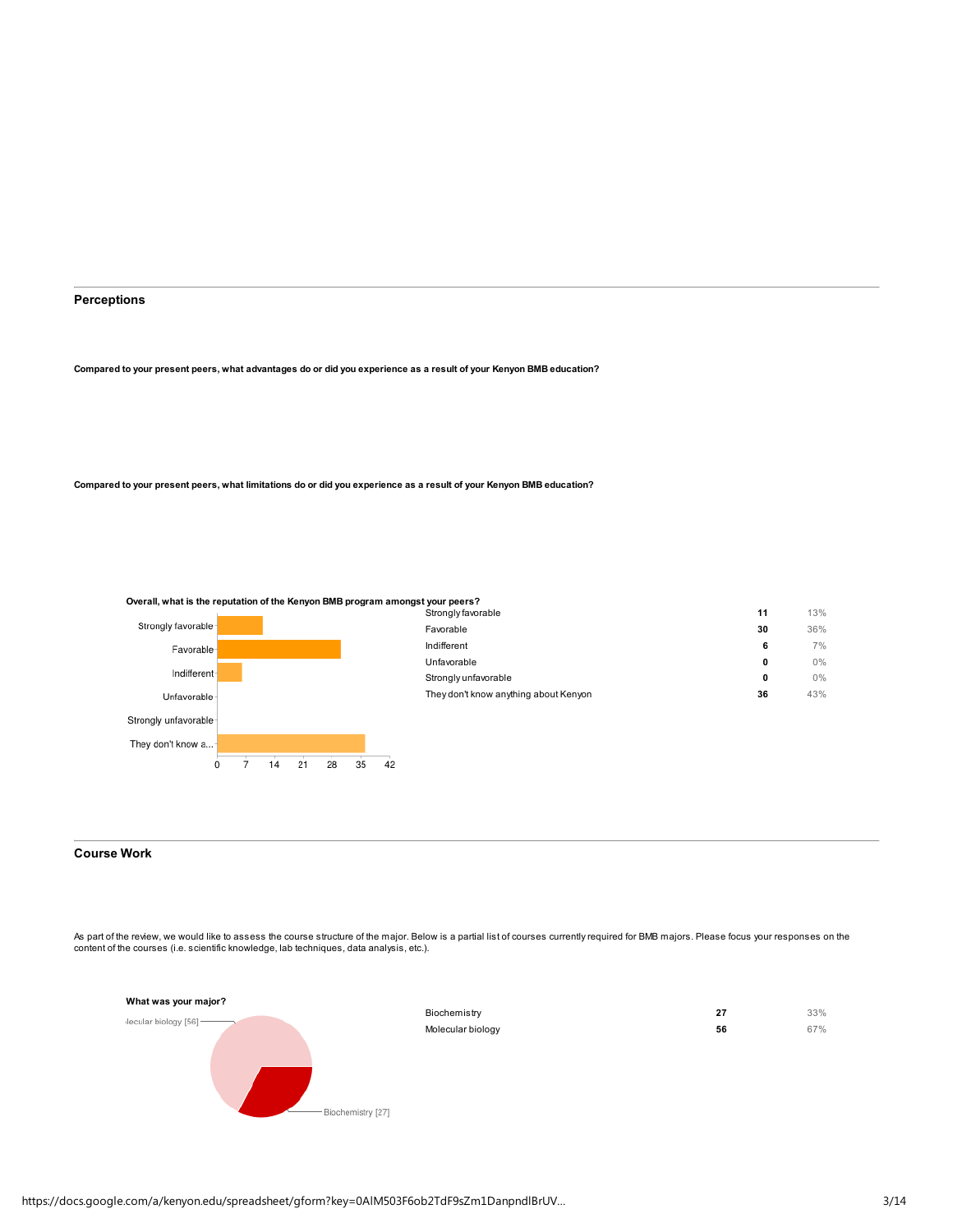Please note to what degree the course content has been useful to you in your career since Kenyon (rank 1-4, Not at all to Very useful, Not applicable). If you'd like to read the course descriptions, please paste these links into your browser for Biology (http://www.kenyon.edu/x10220.xml) and Chemistry (http://www.kenyon.edu/x10398.xml): - BIOL 115/116 Introductory Biology





Please note to what degree the course content has been useful to you in your career since Kenyon (rank 1-4, Not at all to Very useful, Not applicable). If you'd like to read the course descriptions, please paste these links into your browser for Biology (http://www.kenyon.edu/x10220.xml) and Chemistry (http://www.kenyon.edu/x10398.xml): - BIOL 263 Molecular Biology and Genomics

|                    |    |    |    | $\cdot$ | .<br>Not at all useful | 0  | $0\%$ |
|--------------------|----|----|----|---------|------------------------|----|-------|
| Not at all useful- |    |    |    |         | っ                      | 0  | $0\%$ |
| $2 -$              |    |    |    |         | 3                      | 6  | $7\%$ |
|                    |    |    |    |         | Very useful            | 21 | 25%   |
| $3 -$              |    |    |    |         | Not applicable         | 0  | $0\%$ |
| Very useful-       |    |    |    |         |                        |    |       |
| Not applicable     |    |    |    |         |                        |    |       |
|                    | 12 | 16 | 20 | 24      |                        |    |       |

Please note to what degree the course content has been useful to you in your career since Kenyon (rank 1-4, Not at all to Very useful, Not applicable). If you'd like to read the course descriptions, please paste these links into your browser for Biology (http://www.kenyon.edu/x10220.xml) and Chemistry (http://www.kenyon.edu/x10398.xml): - BIOL 264 Gene Manipulation



N<sub>i</sub>

| Not at all useful | 0  | 0%  |
|-------------------|----|-----|
| 2                 | 2  | 2%  |
| 3                 | 7  | 8%  |
| Very useful       | 15 | 18% |
| Not applicable    | 1  | 1%  |
|                   |    |     |

Please note to what degree the course content has been useful to you in your career since Kenyon (rank 1-4, Not at all to Very useful, Not applicable). If you'd like to read the course descriptions, please paste these links into your browser for Biology (http://www.kenyon.edu/x10220.xml) and Chemistry (http://www.kenyon.edu/x10398.xml): - CHEM 121/122/124/125 Introductory Chemistry

|                    | . . | . . |    |    | . .<br>Not at all useful | 0  | $0\%$ |
|--------------------|-----|-----|----|----|--------------------------|----|-------|
| Vot at all useful- |     |     |    |    | っ                        |    | 4%    |
| 2 <sup>1</sup>     |     |     |    |    |                          | 14 | 17%   |
|                    |     |     |    |    | Very useful              |    | 8%    |
| 3 <sup>1</sup>     |     |     |    |    | Not applicable           |    | 4%    |
| Very useful-       |     |     |    |    |                          |    |       |
| Not applicable     |     |     |    |    |                          |    |       |
|                    |     |     | 12 | 15 |                          |    |       |

Please note to what degree the course content has been useful to you in your career since Kenyon (rank 1-4, Not at all to Very useful, Not applicable). If you'd like to read the course descriptions, please paste these links into your browser for Biology (http://www.kenyon.edu/x10220.xml) and Chemistry<br>(http://www.kenyon.edu/x10398.xml): - CHEM 123/126 Introductory Lab in Chemistry

| . .<br>.<br>Not at all useful | o  | $0\%$ |
|-------------------------------|----|-------|
| $\sim$                        |    | 6%    |
| $\mathbf{r}$<br>u             | 13 | 16%   |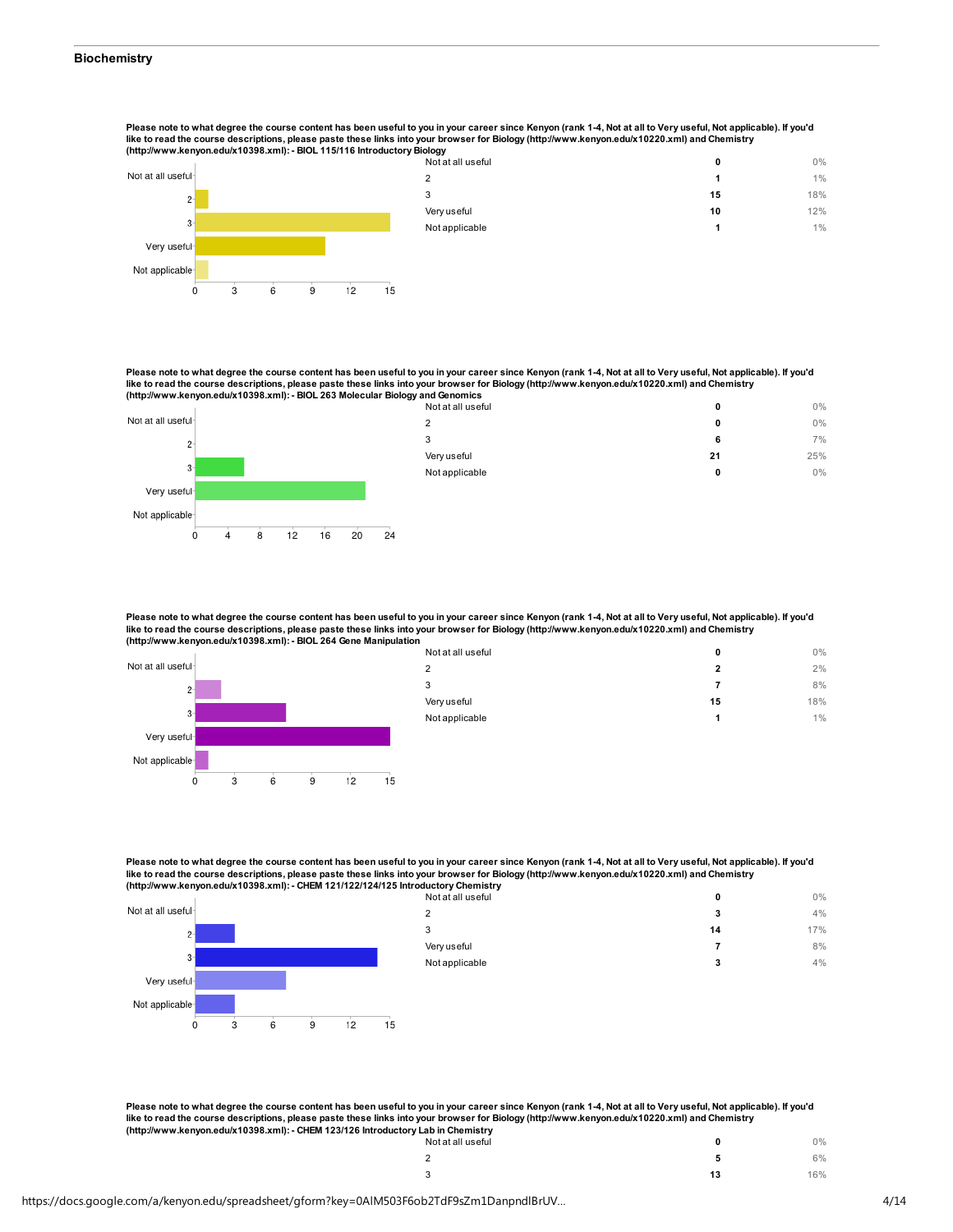

Please note to what degree the course content has been useful to you in your career since Kenyon (rank 1-4, Not at all to Very useful, Not applicable). If you'd like to read the course descriptions, please paste these links into your browser for Biology (http://www.kenyon.edu/x10220.xml) and Chemistry<br>(http://www.kenyon.edu/x10398.xml): - CHEM 231/232 Organic Chemistry

|                    | The paint of the manufacturer is a contract of the contract of gaing one instruct |    |       |
|--------------------|-----------------------------------------------------------------------------------|----|-------|
|                    | Not at all useful                                                                 |    | $1\%$ |
| Not at all useful- |                                                                                   | o  | 7%    |
| $2-$               |                                                                                   | 11 | 13%   |
|                    | Very useful                                                                       | э  | 11%   |
| $3 -$              | Not applicable                                                                    | 0  | $0\%$ |
| Very useful-       |                                                                                   |    |       |
|                    |                                                                                   |    |       |

Please note to what degree the course content has been useful to you in your career since Kenyon (rank 1-4, Not at all to Very useful, Not applicable). If you'd<br>like to read the course descriptions, please paste these lin



Not applicable

 $\dot{o}$ 

 $\overline{2}$ 

 $\overline{4}$ 

6

8

 $10$ 

 $12$ 

| 10 | 12% |
|----|-----|
|    |     |
| 10 | 12% |
| 5  | 6%  |
| 0  | 0%  |
|    |     |

Very useful  $7\%$ Not applicable 4%

Please note to what degree the course content has been useful to you in your career since Kenyon (rank 1-4, Not at all to Very useful, Not applicable). If you'd like to read the course descriptions, please paste these links into your browser for Biology (http://www.kenyon.edu/x10220.xml) and Chemistry (http://www.kenyon.edu/x10398.xml): - CHEM 256 Biochemistry



| Not at all useful | 0  | $0\%$ |
|-------------------|----|-------|
| 2                 | 0  | $0\%$ |
| 3                 | 8  | 10%   |
| Very useful       | 19 | 23%   |
| Not applicable    | 0  | 0%    |
|                   |    |       |

Please note to what degree the course content has been useful to you in your career since Kenyon (rank 1-4, Not at all to Very useful, Not applicable). If you'd like to read the course descriptions, please paste these links into your browser for Biology (http://www.kenyon.edu/x10220.xml) and Chemistry (http://www.kenyon.edu/x10398.xml): - CHEM 371 Biochemistry Advanced Lab



6

8

 $10$ 

 $\overline{4}$ 

 $\dot{0}$ 

 $\overline{2}$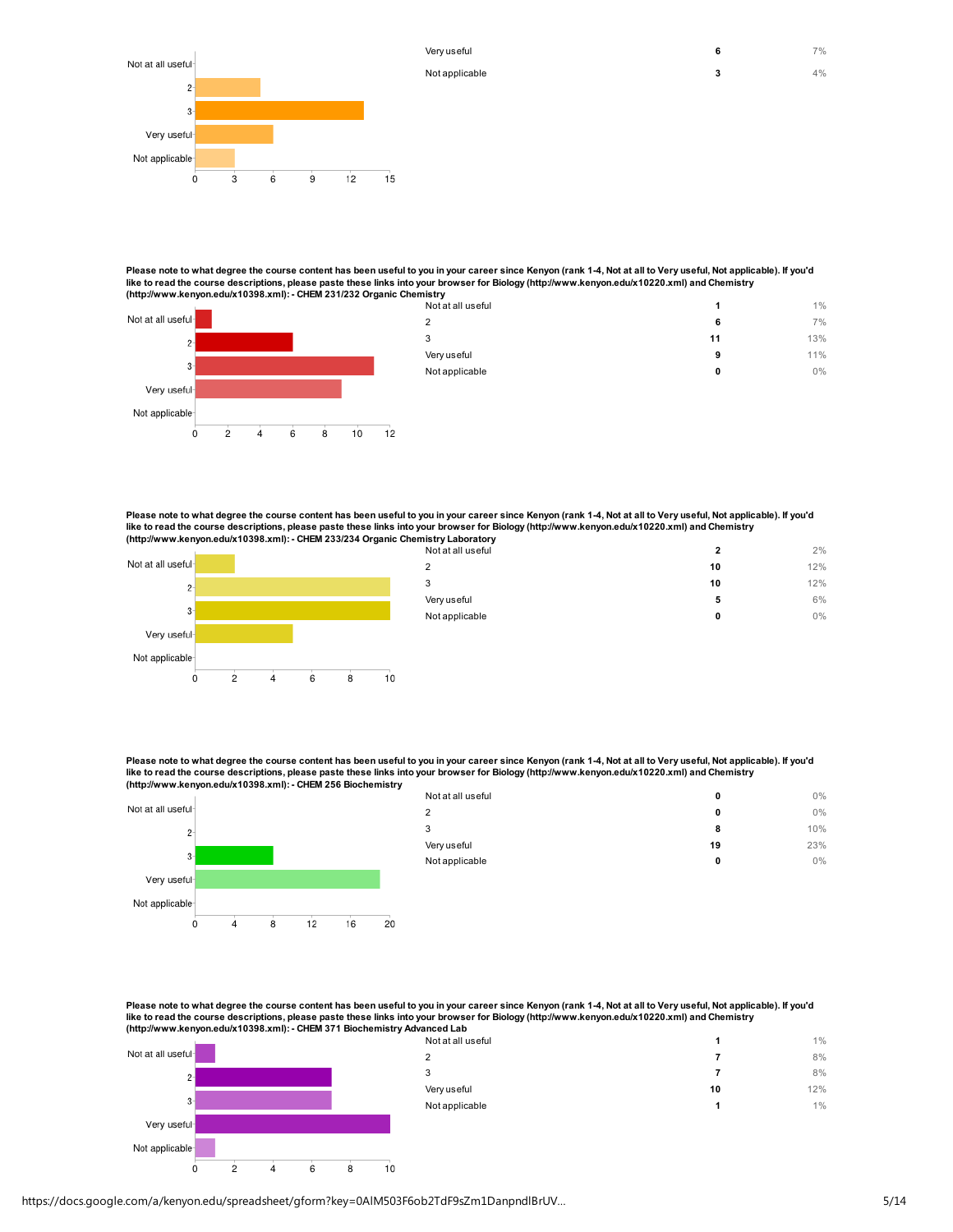Please note to what degree the course content has been useful to you in your career since Kenyon (rank 1-4, Not at all to Very useful, Not applicable). If you'd like to read the course descriptions, please paste these links into your browser for Biology (http://www.kenyon.edu/x10220.xml) and Chemistry (http://www.kenyon.edu/x10398.xml): - CHEM 335 Chemical Kinetics and Thermodynamics



Please note to what degree the course content has been useful to you in your career since Kenyon (rank 1-4, Not at all to Very useful, Not applicable). If you'd like to read the course descriptions, please paste these links into your browser for Biology (http://www.kenyon.edu/x10220.xml) and Chemistry<br>(http://www.kenyon.edu/x10398.xml): - CHEM 341 Instrumental Analysis



| liysis<br>Not at all useful | 6  | 7%  |
|-----------------------------|----|-----|
| $\overline{2}$              | 7  | 8%  |
| 3                           | 10 | 12% |
| Very useful                 | 3  | 4%  |
| Not applicable              | 1  | 1%  |
|                             |    |     |

Please note to what degree the course content has been useful to you in your career since Kenyon (rank 1-4, Not at all to Very useful, Not applicable). If you'd like to read the course descriptions, please paste these links into your browser for Biology (http://www.kenyon.edu/x10220.xml) and Chemistry (http://www.kenyon.edu/x10398.xml): - Senior Exercise



| 0%  |
|-----|
|     |
| 4%  |
| 6%  |
| 23% |
| 0%  |
|     |
|     |

What BMB related course(s) or types of courses do you wish you would have taken or wish were offered? Please be as specific as possible and note whether it should be a requirement or optional for the major.

#### Molecular Biology

Please note to what degree the course content has been useful to you in your career since Kenyon (rank 1-4, Not at all to Very useful, Not applicable). If you'd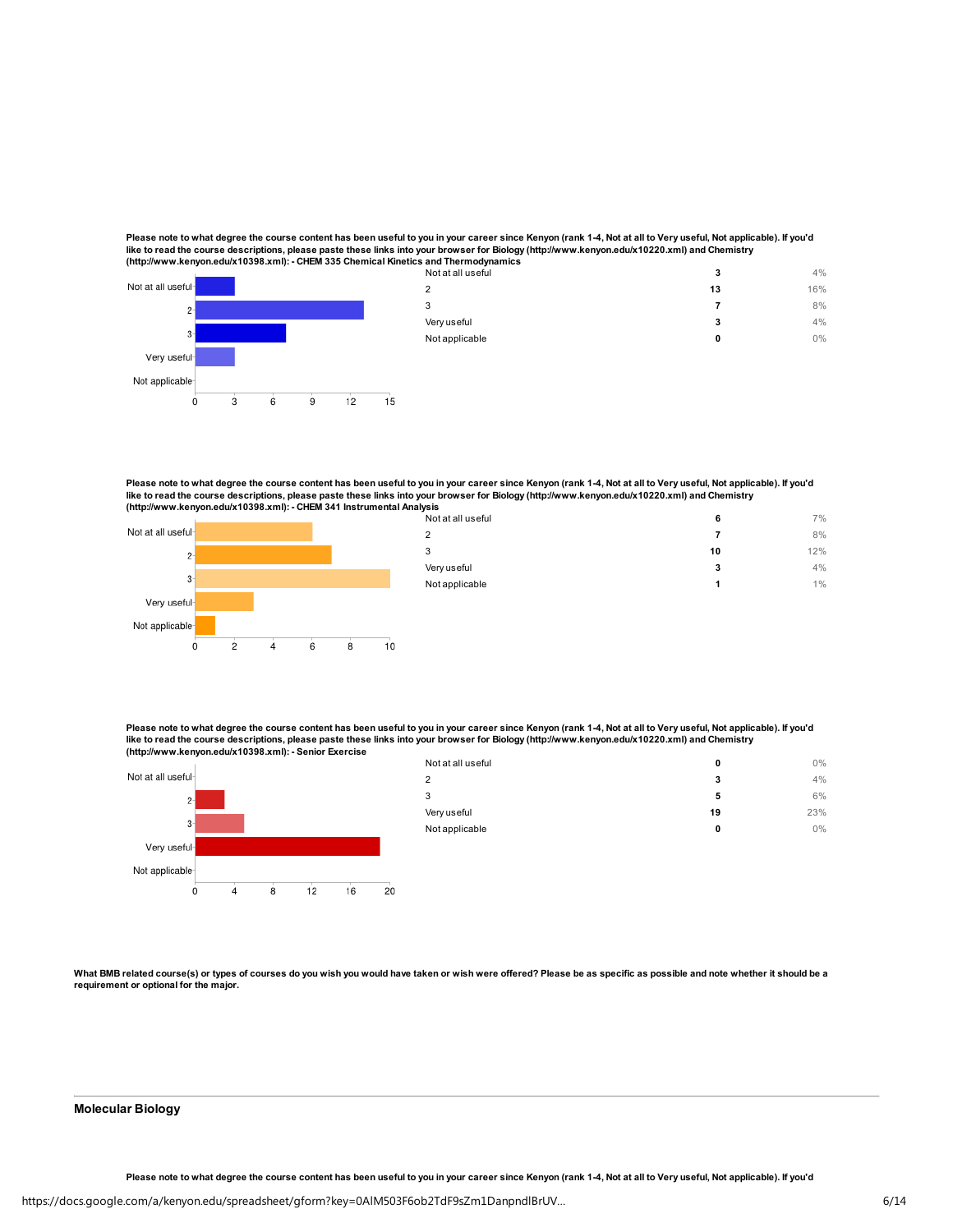like to read the course descriptions, please paste these links into your browser for Biology (http://www.kenyon.edu/x10220.xml) and Chemistry<br>(http://www.kenyon.edu/x10398.xml): - BIOL 115/116 Introductory Biology



Not at all useful 2 2%  $2$  6% 3 21  $25\%$ Very useful 25% Not applicable 8% 8%

Please note to what degree the course content has been useful to you in your career since Kenyon (rank 1-4, Not at all to Very useful, Not applicable). If you'd<br>Iike to read the course descriptions, please paste these lin (http://www.kenyon.edu/x10398.xml): - BIOL 109/110 Introductory Lab in Biology



Please note to what degree the course content has been useful to you in your career since Kenyon (rank 1-4, Not at all to Very useful, Not applicable). If you'd like to read the course descriptions, please paste these links into your browser for Biology (http://www.kenyon.edu/x10220.xml) and Chemistry (http://www.kenyon.edu/x10398.xml): - BIOL 263 Molecular Biology and



Ċ

5

 $10$ 

 $15$ 

20

25

30

| na Genomics       |    |       |
|-------------------|----|-------|
| Not at all useful | 0  | $0\%$ |
| $\overline{2}$    | 3  | 4%    |
| 3                 | 14 | 17%   |
| Very useful       | 39 | 47%   |
| Not applicable    | 0  | 0%    |
|                   |    |       |

Please note to what degree the course content has been useful to you in your career since Kenyon (rank 1-4, Not at all to Very useful, Not applicable). If you'd like to read the course descriptions, please paste these links into your browser for Biology (http://www.kenyon.edu/x10220.xml) and Chemistry (http://www.kenyon.edu/x10398.xml): - BIOL 264 Gene Manipulation

| . .<br>. .         | . .<br>. . | Not at all useful | 0       | $0\%$ |
|--------------------|------------|-------------------|---------|-------|
| Not at all useful- |            | ົ                 | 4       | 5%    |
| $2-$               |            | 3                 | 13      | 16%   |
|                    |            | Very useful       | 35      | 42%   |
| $3 -$              |            | Not applicable    | ໍາ<br>z | 2%    |
| Very useful-       |            |                   |         |       |
| Not applicable-    |            |                   |         |       |

a a  $\overline{0}$  $\frac{1}{7}$  $14$  $35$  $21$ 28

Please note to what degree the course content has been useful to you in your career since Kenyon (rank 1-4, Not at all to Very useful, Not applicable). If you'd like to read the course descriptions, please paste these links into your browser for Biology (http://www.kenyon.edu/x10220.xml) and Chemistry (http://www.kenyon.edu/x10398.xml): - CHEM 121/122/124/125 Introductory Chemist

| ruuctor y chemistry<br>Not at all useful | 4  | 5%  |
|------------------------------------------|----|-----|
| $\overline{2}$                           | 6  | 7%  |
| 3                                        | 21 | 25% |
| Very useful                              | 17 | 20% |
| Not applicable                           | 8  | 10% |
|                                          |    |     |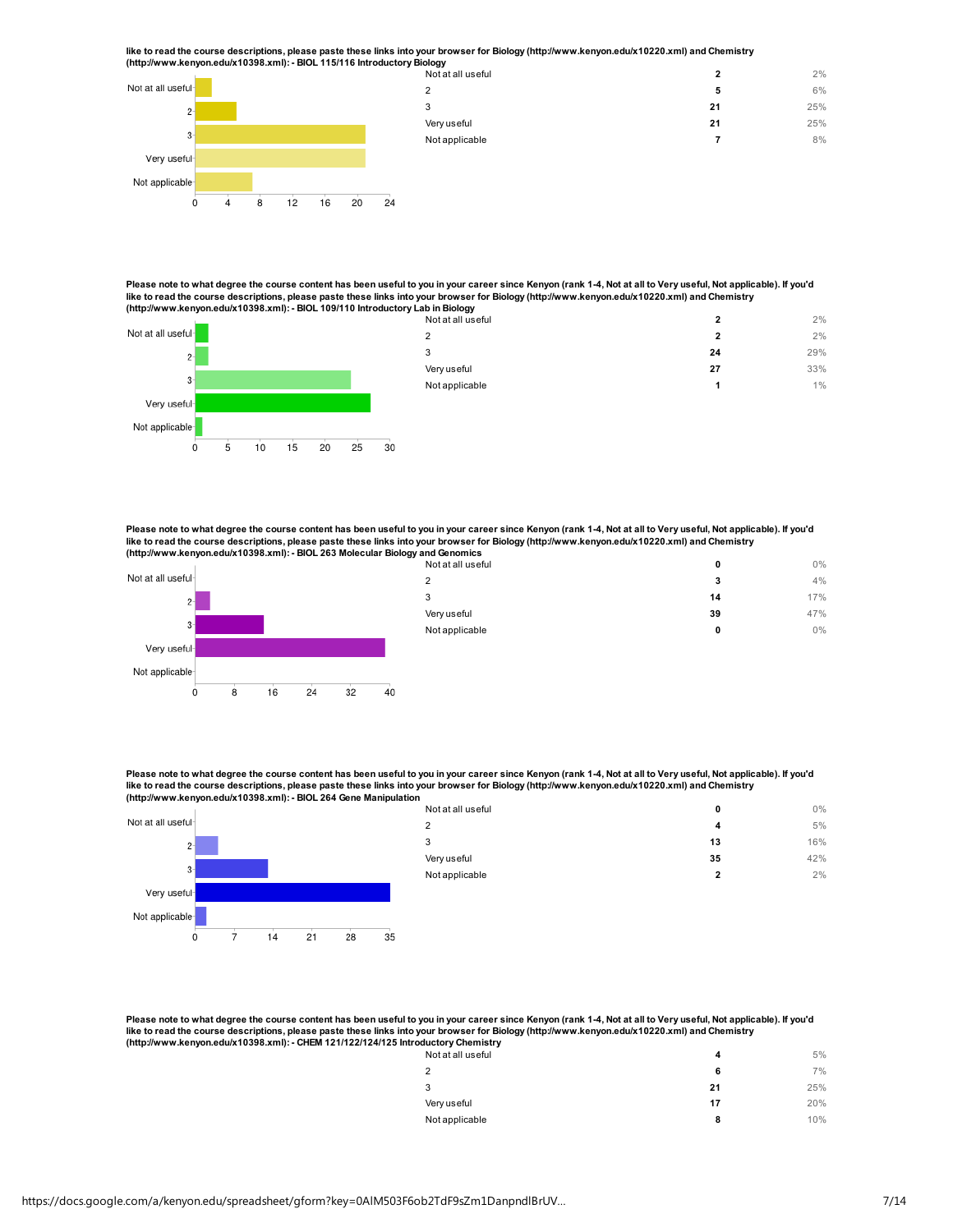

Please note to what degree the course content has been useful to you in your career since Kenyon (rank 1-4, Not at all to Very useful, Not applicable). If you'd<br>like to read the course descriptions, please paste these lin



| 12% |
|-----|
|     |
| 25% |
| 14% |
| 11% |
|     |

Please note to what degree the course content has been useful to you in your career since Kenyon (rank 1-4, Not at all to Very useful, Not applicable). If you'd like to read the course descriptions, please paste these links into your browser for Biology (http://www.kenyon.edu/x10220.xml) and Chemistry (http://www.kenyon.edu/x10398.xml): - CHEM 231/232 Organic Chemistry



| <br>Not at all useful | 4  | 5%  |
|-----------------------|----|-----|
| $\overline{2}$        | 16 | 19% |
| 3                     | 22 | 27% |
| Very useful           | 13 | 16% |
| Not applicable        | 1  | 1%  |
|                       |    |     |

Please note to what degree the course content has been useful to you in your career since Kenyon (rank 1-4, Not at all to Very useful, Not applicable). If you'd like to read the course descriptions, please paste these links into your browser for Biology (http://www.kenyon.edu/x10220.xml) and Chemistry (http://www.kenyon.edu/x10398.xml): - CHEM 233/234 Organic Che



| $\overline{2}$ | 17 | 20% |
|----------------|----|-----|
|                |    |     |
| 3              | 23 | 28% |
| Very useful    | 10 | 12% |
| Not applicable | 0  | 0%  |

Please note to what degree the course content has been useful to you in your career since Kenyon (rank 1-4, Not at all to Very useful, Not applicable). If you'd like to read the course descriptions, please paste these links into your browser for Biology (http://www.kenyon.edu/x10220.xml) and Chemistry<br>(http://www.kenyon.edu/x10398.xml): - CHEM 256 Biochemistry



20

30

 $\circ$ 

5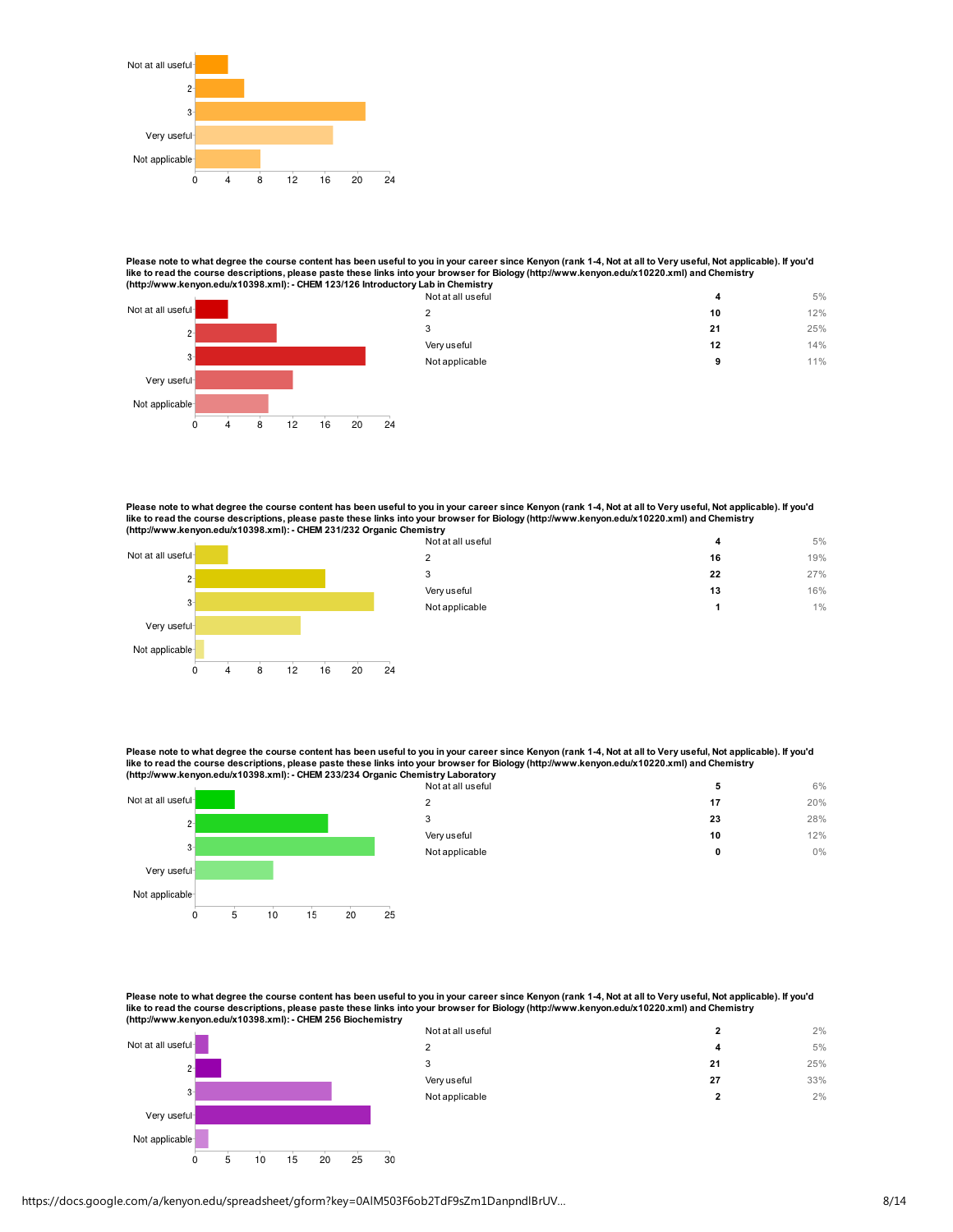Please note to what degree the course content has been useful to you in your career since Kenyon (rank 1-4, Not at all to Very useful, Not applicable). If you'd like to read the course descriptions, please paste these links into your browser for Biology (http://www.kenyon.edu/x10220.xml) and Chemistry (http://www.kenyon.edu/x10398.xml): - CHEM 335 Chemical Kine



| tics and Thermodynamics |    |     |
|-------------------------|----|-----|
| Not at all useful       | 11 | 13% |
| $\overline{2}$          | 20 | 24% |
| 3                       | 19 | 23% |
| Very useful             | 6  | 7%  |
| Not applicable          | 0  | 0%  |
|                         |    |     |
|                         |    |     |

Please note to what degree the course content has been useful to you in your career since Kenyon (rank 1-4, Not at all to Very useful, Not applicable). If you'd<br>like to read the course descriptions, please paste these lin



| Not at all useful | 3  | 4%  |
|-------------------|----|-----|
| 2                 | 3  | 4%  |
| 3                 | 18 | 22% |
| Very useful       | 32 | 39% |
| Not applicable    | 0  | 0%  |
|                   |    |     |

What BMB related course(s) or types of courses do you wish you would have taken or wish were offered? Please be as specific as possible and note whether it should be a requirement or optional for the major.

## Courses and Skills

The following is a list of skills that may have been acquired while at Kenyon in the BMB program. Please note to what degree the skill has been useful to you in your career since Kenyon. - Time management



| Not at all Useful | 0            | 0%  |
|-------------------|--------------|-----|
| 2                 | $\mathbf{2}$ | 2%  |
| 3                 | 21           | 25% |
| Very Useful       | 56           | 67% |
| Did not acquire   | 4            | 5%  |
|                   |              |     |

The following is a list of skills that may have been acquired while at Kenyon in the BMB program. Please note to what degree the skill has been useful to you in your career since Kenyon. - Oral communication of scientific knowledge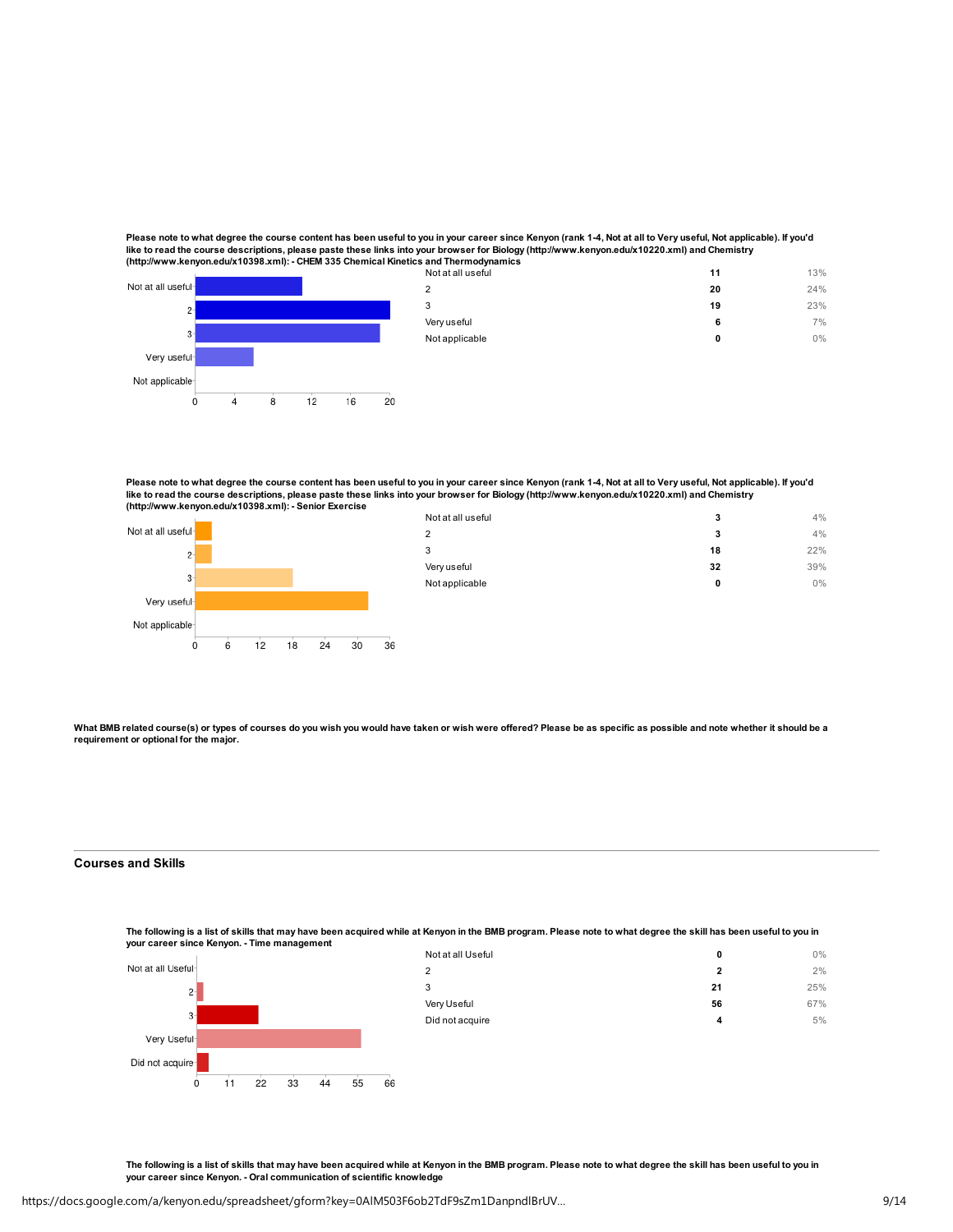

The following is a list of skills that may have been acquired while at Kenyon in the BMB program. Please note to what degree the skill has been useful to you in your career since Kenyon. - Written communication of scientific knowledge



The following is a list of skills that may have been acquired while at Kenyon in the BMB program. Please note to what degree the skill has been useful to you in your career since Kenyon. - Experimental design



 $13$ 

26

 $39$ 

 $52$ 

65

Did not acquire

Ó

| Not at all Useful | 2  | 2%  |
|-------------------|----|-----|
| 2                 | 12 | 14% |
| 3                 | 28 | 34% |
| Very Useful       | 39 | 47% |
| Did not acquire   | 1  | 1%  |
|                   |    |     |

The following is a list of skills that may have been acquired while at Kenyon in the BMB program. Please note to what degree the skill has been useful to you in your career since Kenyon. - Data analysis



| Not at all Useful | 0  | $0\%$ |
|-------------------|----|-------|
| $\overline{2}$    | 9  | 11%   |
| 3                 | 31 | 37%   |
| Very Useful       | 42 | 51%   |
| Did not acquire   | 1  | $1\%$ |

The following is a list of skills that may have been acquired while at Kenyon in the BMB program. Please note to what degree the skill has been useful to you in your career since Kenyon. - Independent thinking



| Not at all Useful | 0  | 0%  |
|-------------------|----|-----|
| $\overline{2}$    | 1  | 1%  |
| 3                 | 14 | 17% |
| Very Useful       | 68 | 82% |
| Did not acquire   | 0  | 0%  |
|                   |    |     |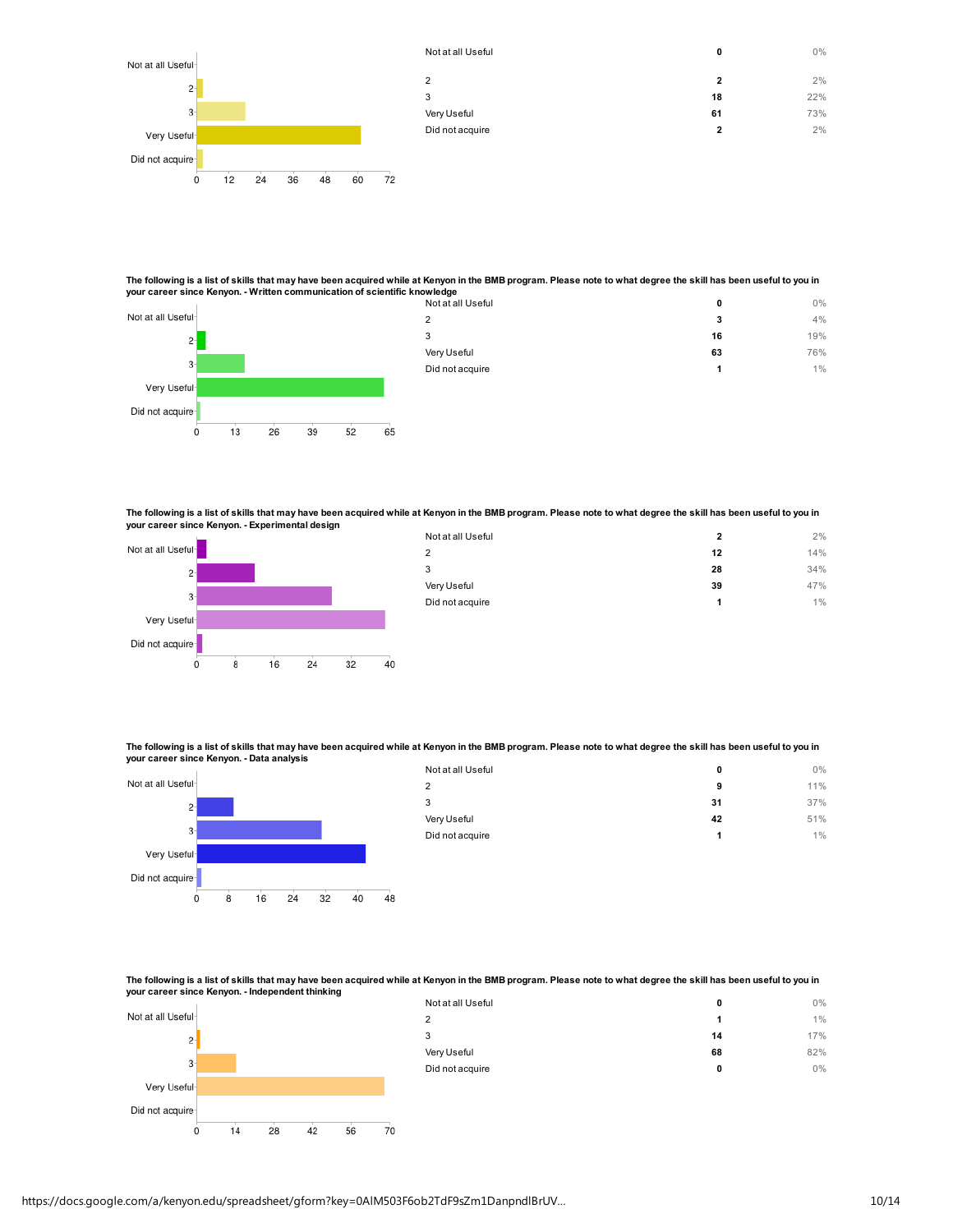The following is a list of skills that may have been acquired while at Kenyon in the BMB program. Please note to what degree the skill has been useful to you in your career since Kenyon. - Collaboration



| Not at all Useful |    | 1%  |
|-------------------|----|-----|
| $\overline{2}$    | 8  | 10% |
| 3                 | 14 | 17% |
| Very Useful       | 56 | 67% |
| Did not acquire   | 4  | 5%  |
|                   |    |     |
|                   |    |     |

The following is a list of skills that may have been acquired while at Kenyon in the BMB program. Please note to what degree the skill has been useful to you in your career since Kenyon. - Delegation of responsibilities



| Not at all Useful | 0  | 0%  |
|-------------------|----|-----|
| $\overline{2}$    | 8  | 10% |
| 3                 | 26 | 31% |
| Very Useful       | 32 | 39% |
| Did not acquire   | 17 | 20% |
|                   |    |     |

The following is a list of skills that may have been acquired while at Kenyon in the BMB program. Please note to what degree the skill has been useful to you in your career since Kenyon. - Lab safety practices



| Not at all Useful | 4  | 5%  |
|-------------------|----|-----|
| 2                 | 17 | 20% |
| 3                 | 33 | 40% |
| Very Useful       | 26 | 31% |
| Did not acquire   | 3  | 4%  |
|                   |    |     |

The following is a list of skills that may have been acquired while at Kenyon in the BMB program. Please note to what degree the skill has been useful to you in your career since Kenyon. - Record keeping



| Not at all Useful | $\mathbf{2}$ | 2%  |
|-------------------|--------------|-----|
| 2                 | 10           | 12% |
| 3                 | 33           | 40% |
| Very Useful       | 37           | 45% |
| Did not acquire   | 1            | 1%  |
|                   |              |     |

The following is a list of skills that may have been acquired while at Kenyon in the BMB program. Please note to what degree the skill has been useful to you in your career since Kenyon. - Critical reading



| https://docs.google.com/a/kenyon.edu/spreadsheet/gform?key=0AIM503F6ob2TdF9sZm1DanpndlBrUV |  |
|--------------------------------------------------------------------------------------------|--|
|                                                                                            |  |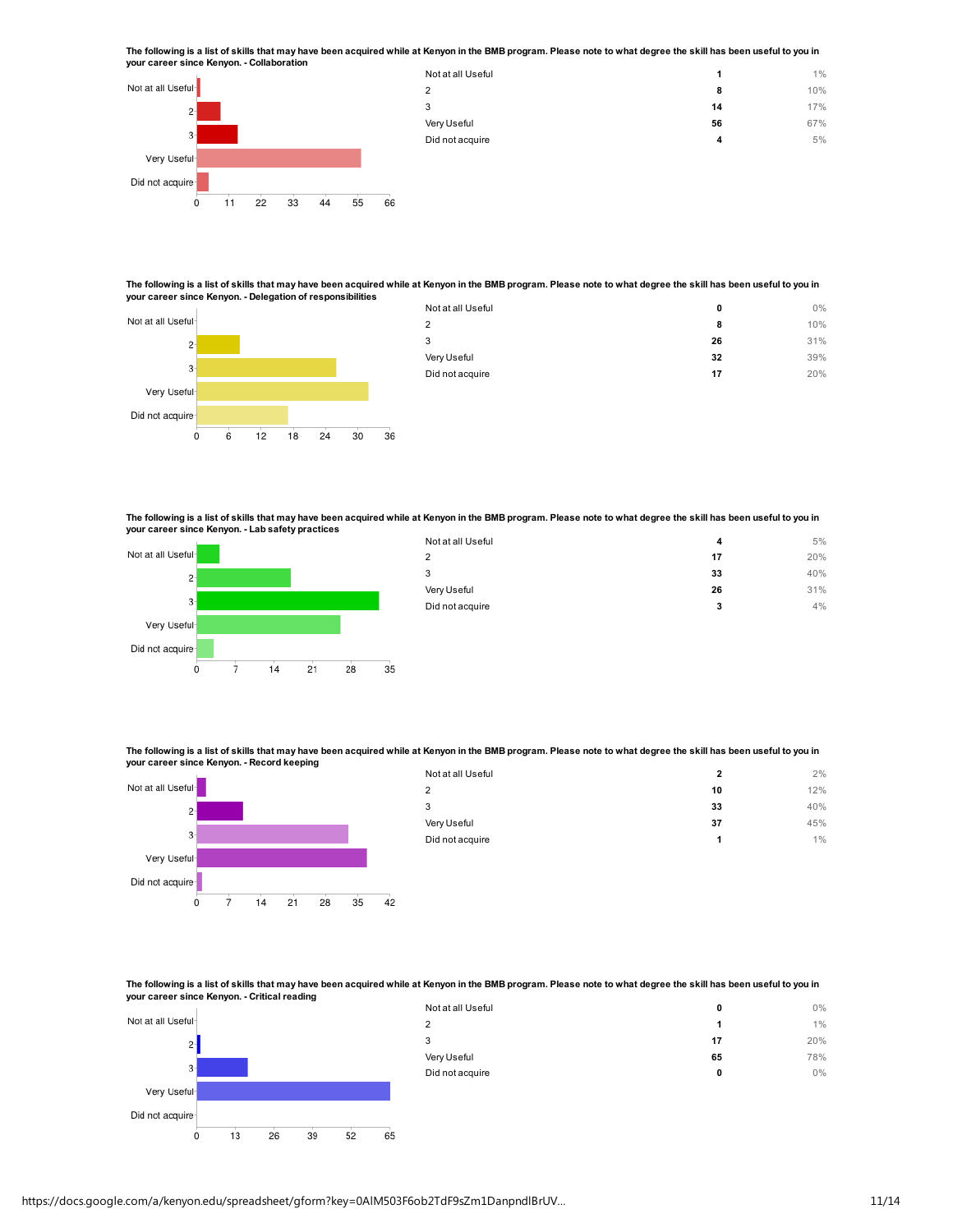The following is a list of skills that may have been acquired while at Kenyon in the BMB program. Please note to what degree the skill has been useful to you in your career since Kenyon. - Problem solving



The following is a list of skills that may have been acquired while at Kenyon in the BMB program. Please note to what degree the skill has been useful to you in your career since Kenyon. - Integration of ideas



| Not at all Useful | 0  | 0%  |
|-------------------|----|-----|
| $\overline{2}$    | 2  | 2%  |
| 3                 | 21 | 25% |
| Very Useful       | 57 | 69% |
| Did not acquire   | 1  | 1%  |
|                   |    |     |

What skill(s) do you wish you had learned or acquired while at Kenyon?

Did you do independent research during your time at Kenyon (either at Kenyon or off campus)?



## Independent research

| Where did you participate in independent research? |                   |                               |    |     |
|----------------------------------------------------|-------------------|-------------------------------|----|-----|
|                                                    | Both at Kenyon an | At Kenyon                     | 33 | 40% |
|                                                    |                   | Off campus                    | 3  | 4%  |
|                                                    |                   | Both at Kenyon and off campus | 29 | 35% |
| Off campus $[3]$ $\rightarrow$                     |                   |                               |    |     |
|                                                    |                   |                               |    |     |
|                                                    |                   |                               |    |     |
|                                                    |                   |                               |    |     |
| At Kenyon [33]-                                    |                   |                               |    |     |

For how long and in what capacity did you participate in independent research (e.g. summer science, for credit, etc)?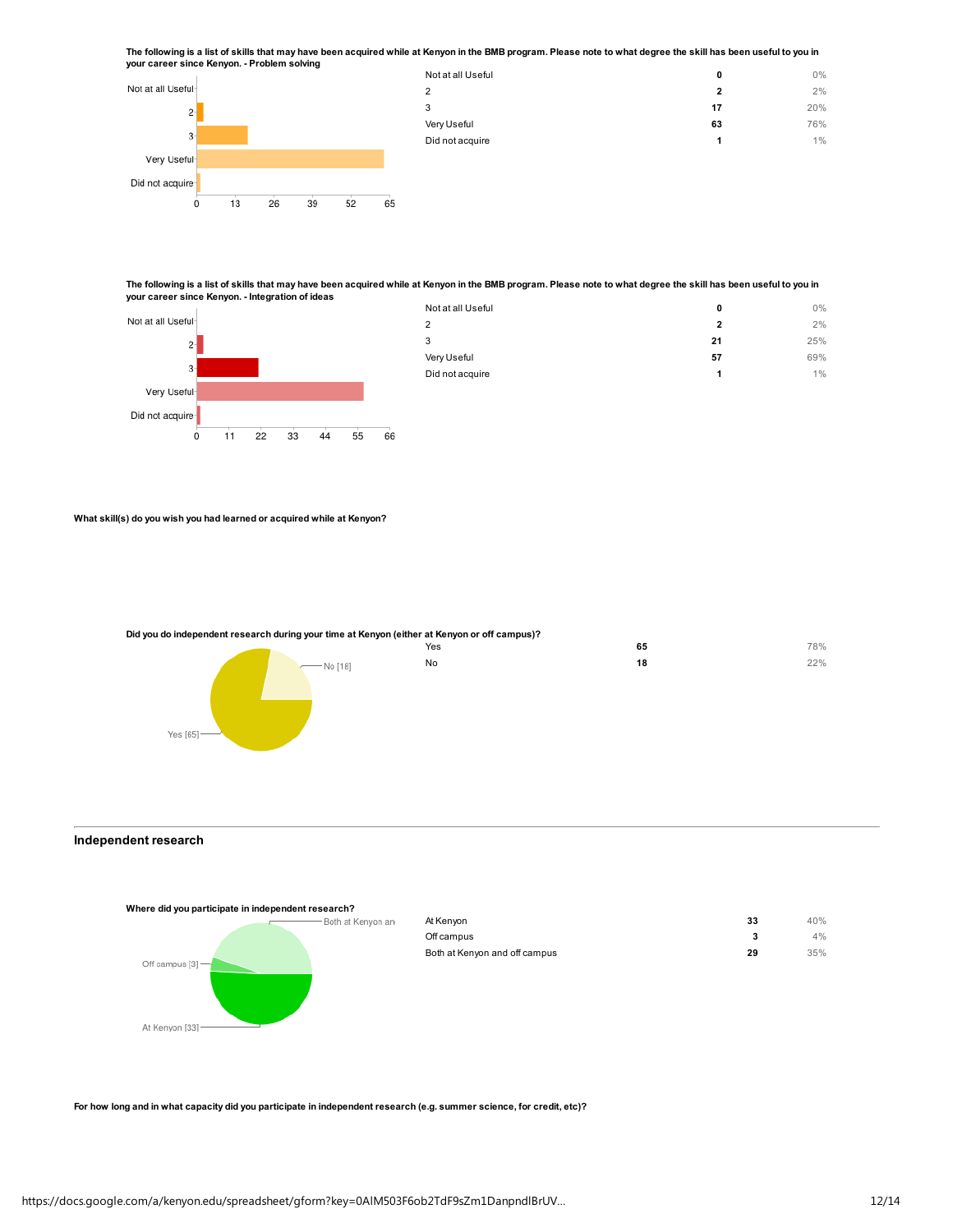To what degree has the independent research experience been useful to you in your career since Kenyon? -

| - To what degree has the independent research experience been useful to you in your career since Kenyon . |                   |    |       |
|-----------------------------------------------------------------------------------------------------------|-------------------|----|-------|
|                                                                                                           | Not at all Useful |    | $1\%$ |
| Not at all Useful-                                                                                        |                   | 4  | 5%    |
| $2-$                                                                                                      |                   | 15 | 18%   |
|                                                                                                           | Very Useful       | 45 | 54%   |
| 3                                                                                                         | Not applicable    | 0  | $0\%$ |
| Very Useful-                                                                                              |                   |    |       |
| Not applicable                                                                                            |                   |    |       |

Study abroad



 $\overset{\shortmid }{9}$ 

 $\overline{0}$ 

 $18$ 

 $27$ 

 $36$ 

 $45$ 

| Yes                         | 17           | 20% |
|-----------------------------|--------------|-----|
| No, but I wanted to         | 28           | 34% |
| No, but I did not intend to | 36           | 43% |
| Other                       | $\mathbf{2}$ | 2%  |
|                             |              |     |

Study abroad experience

Please give us more details about your study abroad experience like the location, program, and field of study.

Study abroad interest

What barriers kept you from studying abroad?

Closing

What were the most beneficial or most memorable aspects of your experience with the BMB program at Kenyon?

If there is anything you would like to elaborate on regarding questions related to this survey or any aspect of your experience in the BMB program at Kenyon, please do so below.